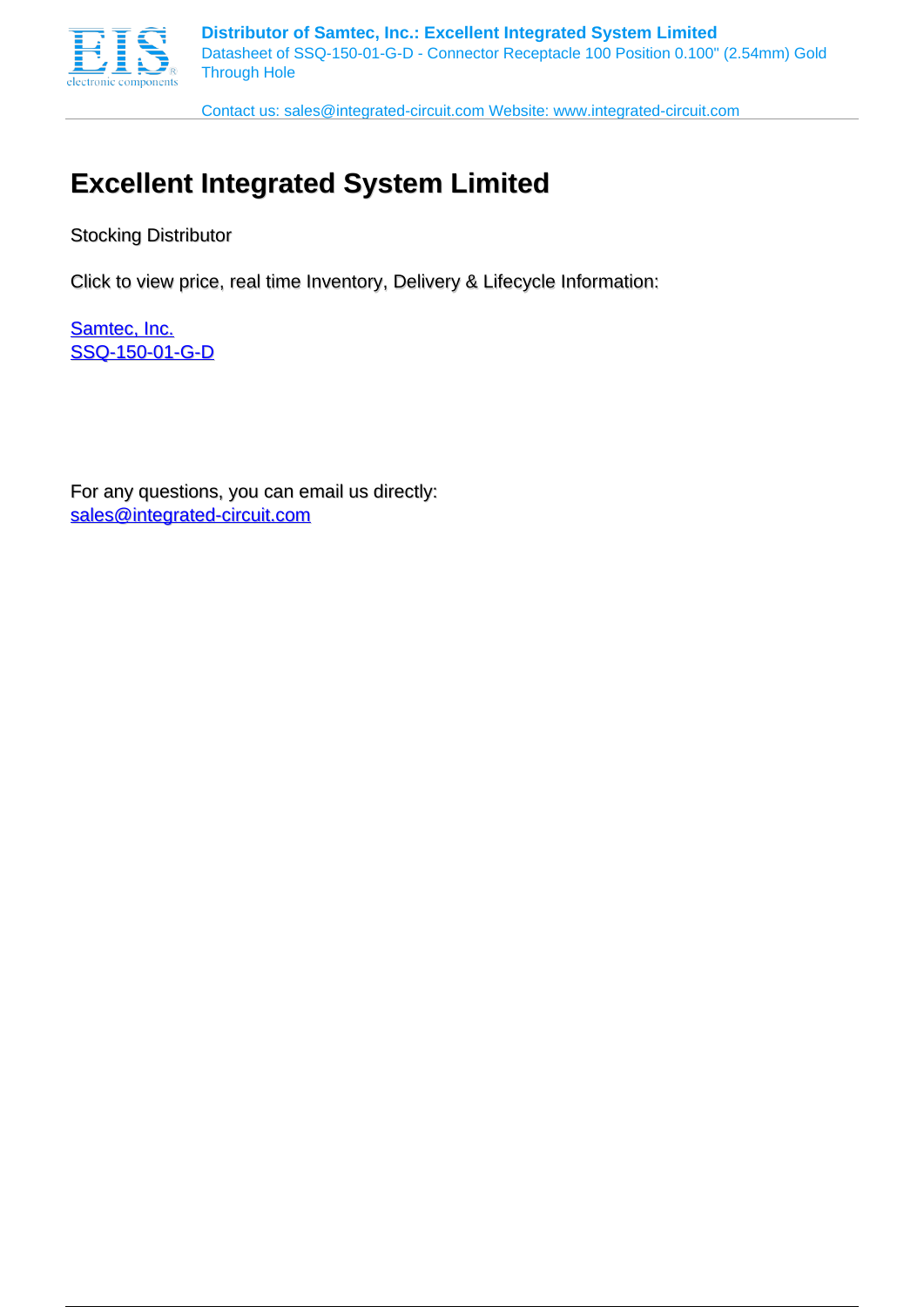## **Distributor of Samtec, Inc.: Excellent Integrated System Limited**

Datasheet of SSQ-150-01-G-D - Connector Receptacle 100 Position 0.100" (2.54mm) Gold

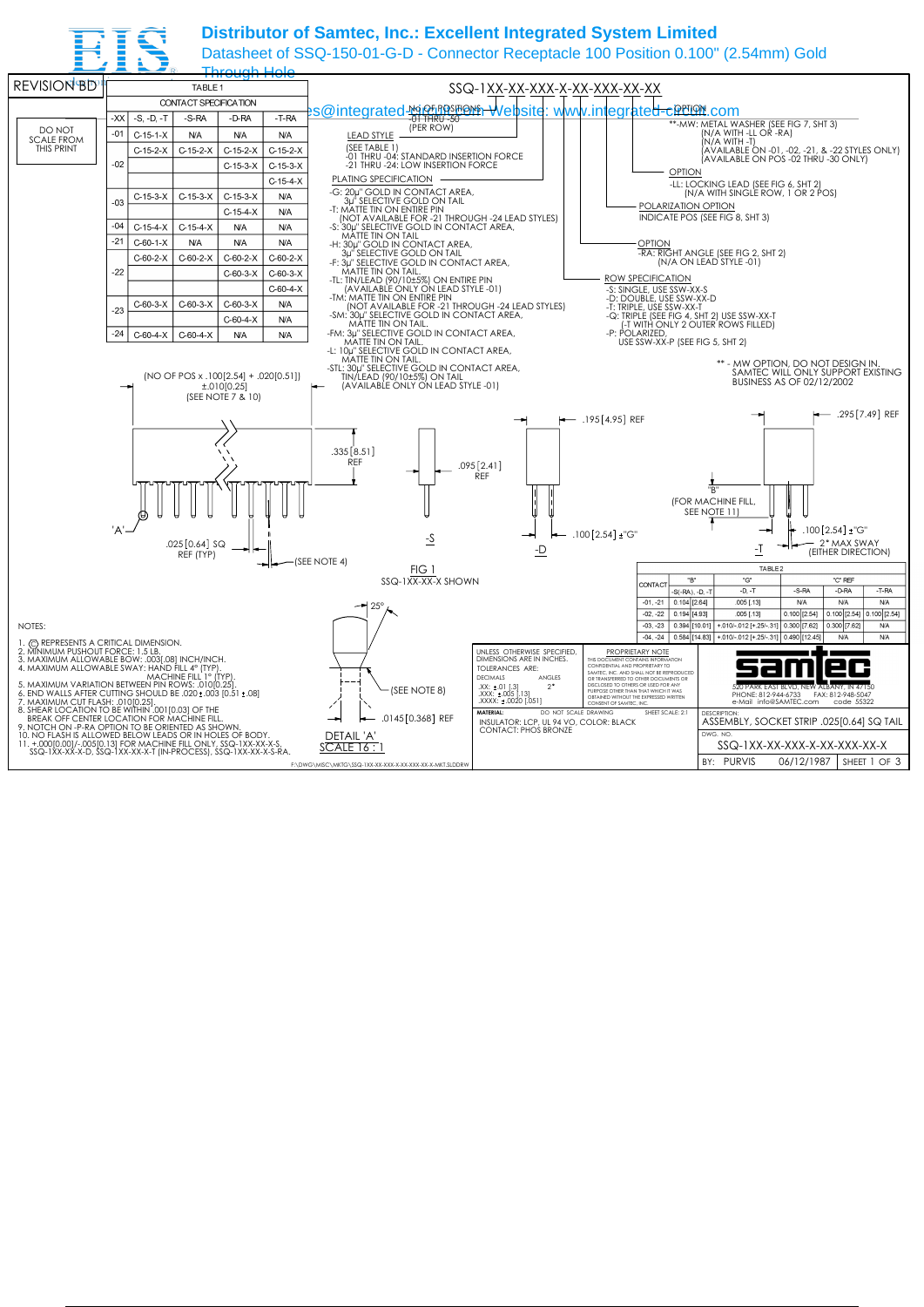## **Distributor of Samtec, Inc.: Excellent Integrated System Limited**

Datasheet of SSQ-150-01-G-D - Connector Receptacle 100 Position 0.100" (2.54mm) Gold